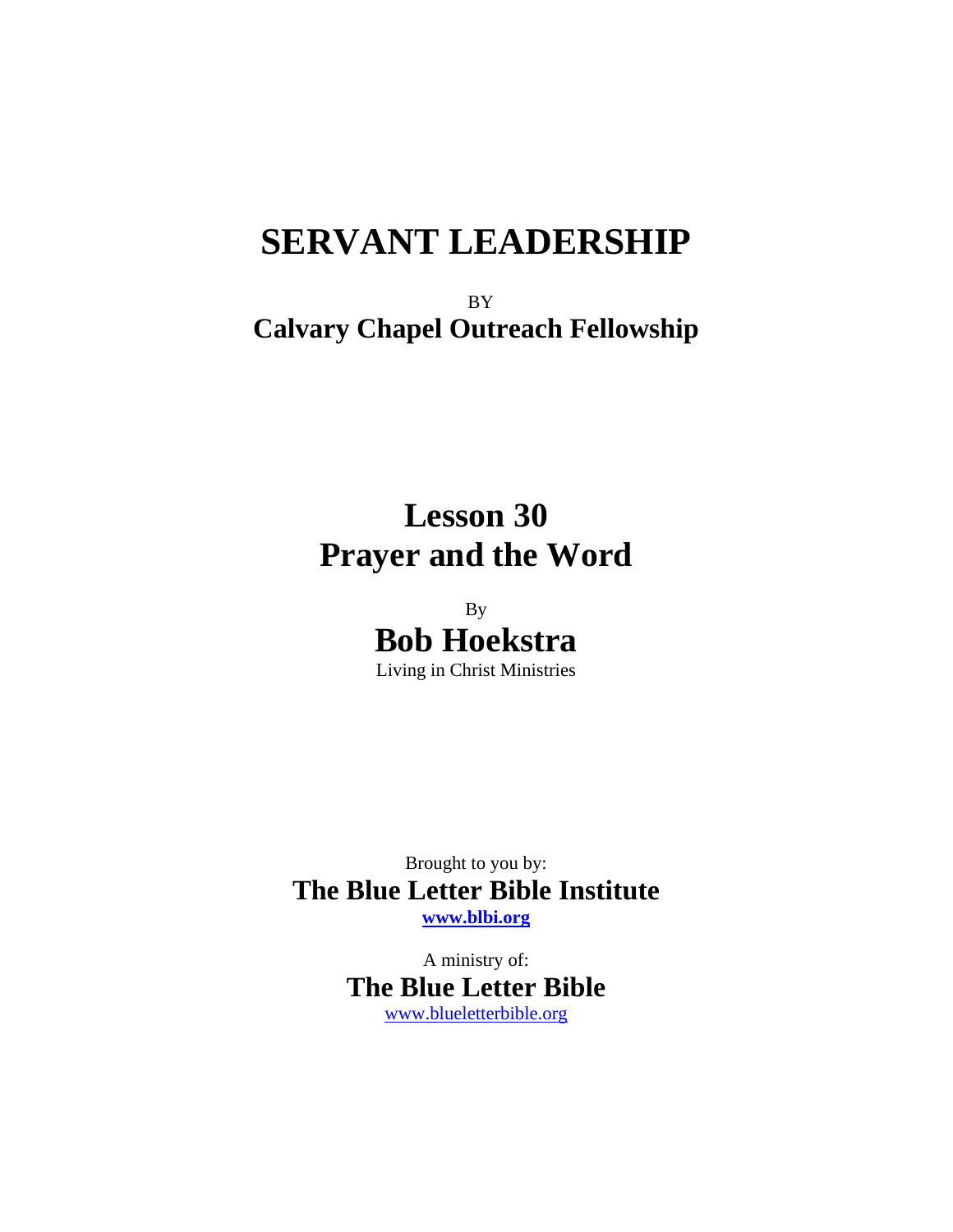We are in the book of Acts chapter 6 and we will begin to read at verse 4. We are looking at a very great matter, the kingdom of God and what it has to do with prayer and the word of God. We will start out in a moment looking at the overall general importance of prayer and the Word operating in our lives together. Then we will look at prayer affecting the work of the Word in our lives. Then we will turn it around the other way and look at the Word as it affects our prayer life. Finally, we will have a brief little postscript on prayer and the preaching of the Word of God. And that also involves something that most of us do together at least once each week and sometimes more.

Let's begin in ([Acts 6:4](http://www.blb.org/Bible.cfm?b=acts&c=6&t=KJV#3)) concerning the overall, general importance of prayer and the Word working together. "But we will devote ourselves to prayer and to the ministry of the word." That is what the early apostles said. "But we will devote ourselves to prayer and to the ministry of the word." Let's think for a moment on that simple little connective word, "but." Why did they use that term? It is because they had just described what God wanted to do in order to meet a very, very important need in the body, the supply of the widows needs—particularly in the area of food. The Lord showed these apostles that other spiritual and wise saints would attend to those important matters and that the apostles must be involved in the vital areas of prayer and the Word.

This is a serious matter, I think to all of us, not to let the important eclipse the essential. And that is something that can happen so easily, particularly when you come to know the Lord and you hopefully want to be more responsible than ever before. Some of us did not even know how to spell "responsibility" until we met the Lord. I am making a personal confession on that one. But when we meet the Lord, His Spirit urges a responsible life of stewardship within us and important things become important to us. But it is very easy to get distracted and have the important things eclipse the essential things and that is disastrous in the kingdom of God. It always leads to a heaviness and burdensomeness weariness and lack of true spiritual productivity, though it might lead to a busyness of activity. "But we will devote ourselves to prayer and to the ministry of the word."

There are many important things in the kingdom of God and those who were going to lead the early church were bound by the Spirit of God to give themselves to some essential things. They knew that the important things would have to be taken care of by spiritual and wise saints, who are full of the Spirit and full of the wisdom of the Lord. "But *we* will devote ourselves" The "we" in this case is the apostles, the leaders of the early church. It was critical for the church to have, pressing on in the forefront of the flock, those leaders who would be giving themselves to prayer and to the ministry of the word. I think it is a good reminder to all of us, and it is a good word to pastors in this day and age, to teachers, to parents, to all who have any responsibility to give direction to others. These leaders need to give themselves to prayer and to the ministry of the word.

We, God's leaders, are the leaders of the church. In the true sense, every one of us is a leader in the Lord for someone else. This is a good word for all of us. There are many leading the people of God today who do not give themselves to prayer and the ministry of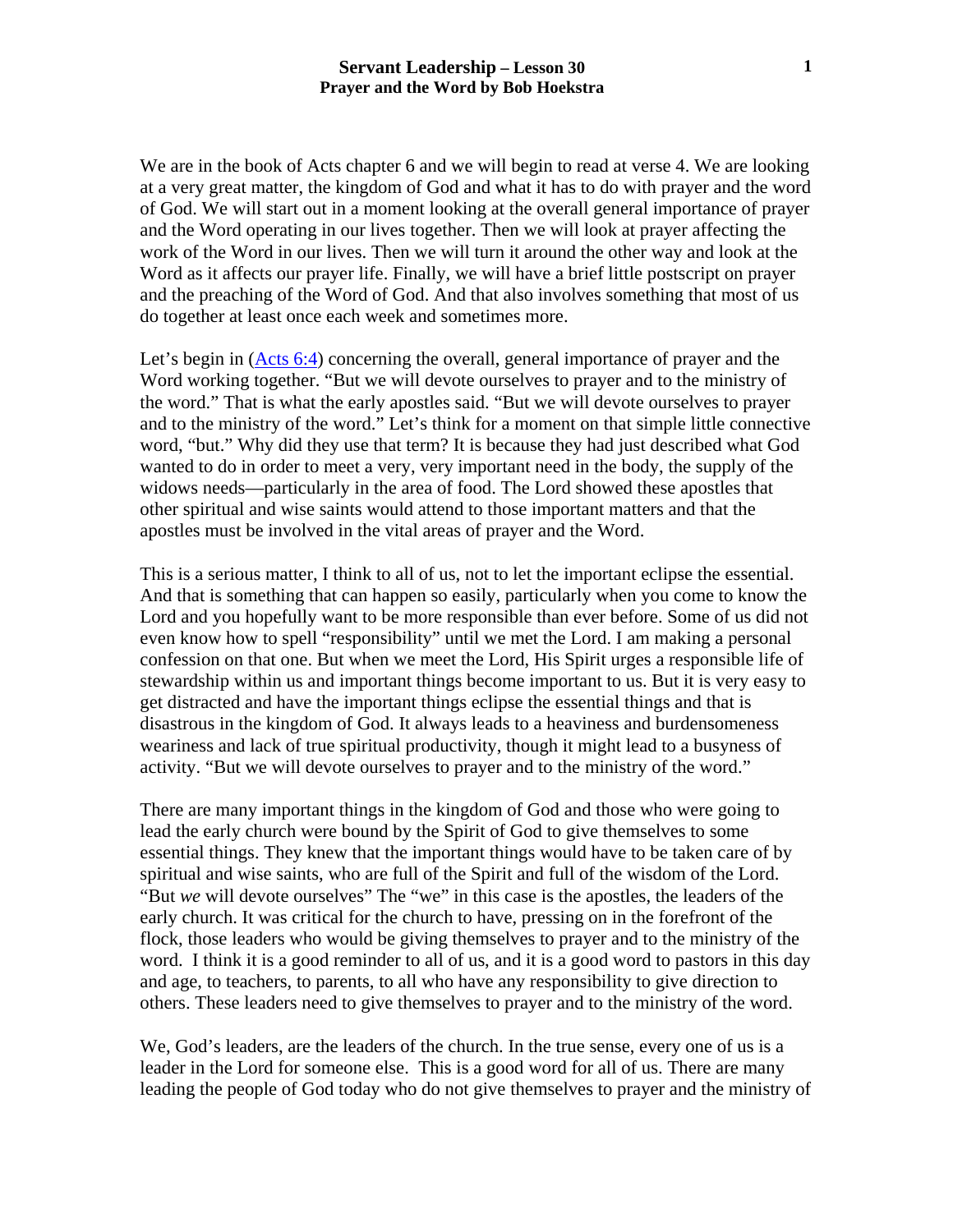the word. It can be weakening and tragic when that happens. There is no way to really lead without prayer and the word, being right with the Son. Because that is where the Lord reveals Himself and displays His life and power.

And these men said, "But we will devote ourselves to…" Devote is a heavy word and it does not mean "dabble in." It does not relate to a weekly prayer meeting that you go to monthly. The weekly prayer meeting would not be enough for this, let alone dabbling in it! "We will devote ourselves to [an earnest, serious, persistent, intensive commitment to] prayer and the ministry of the word." That is what the apostles were after. I confess personally that I see these two matters as my two basic shepherding responsibilities here in this part of God's flock. There is no way in which prayer and ministry of the word would define the things the Lord has me involved in every week. It would only begin to describe it because there are so many other important things in the kingdom of God. But I cannot even begin to touch the others unless these two areas are happening in abundance. "We will devote ourselves to prayer and to the ministry of the word." That is my desire.

Sometimes I sense a proper moving in that direction in my own heart and life. When it is not happening, it catches up with me really fast. How about you? There are times when the Lord has us moving and doing something so urgently and so strongly that the centrality of these matters may for a moment look like they fade a bit, but the fruit of them stay in the center of everything. In that sense they never fade. But if they seem to fade for a while, there is soon a sense that they need to get right back in the middle of who I am and what I am doing.

There is only one true shepherd and Jesus said, "I AM the good shepherd." The real responsibility of undershepherds, which I feel God has called me to be, and I think God has called most of us to some type of shepherding of other lives—whether it is with our children or newer believers. Our basic responsibility in shepherding, the most critical one, is getting to know the only one who is the true shepherd and staying very close to Him. He knows where He is going, He does care for the sheep, He does lay down His live for the sheep. If you want to shepherd, stay close to the only Shepherd there really is. And prayer and the ministry of the word are critical to walking close to the Shepherd, because in that we hear from Him and he hears from us. And communication back and forth is vital to producing true intimacy between two persons. "But we will devote ourselves to prayer and to the ministry of the word."

Prayer is talking to God, communicating with the Lord. The ministry of the word is letting God speak to us and then helping others through the Word hear from Him. Certainly these leaders were not going to neglect both of these things, but more than that, they were not even going to rely on one alone. "We will devote ourselves to prayer. That is it. We will just pray." Wrong, that is not enough. "Ok then, we will just devote ourselves to the ministry of the word." Wrong, that is not enough. Something is missing. Something vital is missing in both instances that only the other can provide and make each whole. It is prayer and the word, the word and prayer. These are essential to the progress of God's people.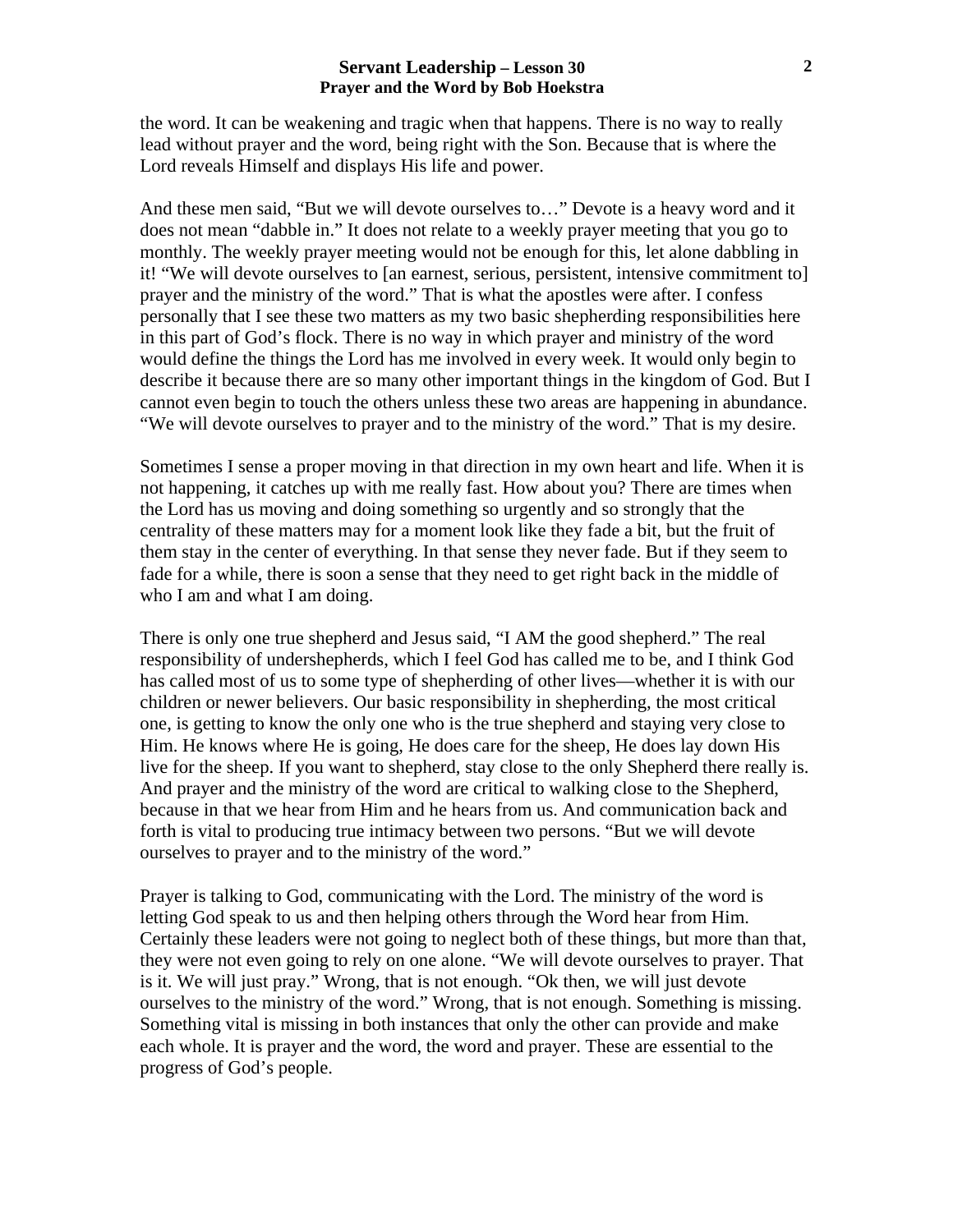I went to a seminary that is dedicated to the Word of God and the preaching of the Word of God. I have shared this before and I think it is  $(2 \text{ Timothy } 4:2)$  that is their model. They are so dedicated that written on the walls, not in English but in Greek—I can still see it—was: *Kēruxon ton logon.* What did it mean? "Preach the Word." And my heart thrills when I hear it. I remember one time in seminary when we almost died getting into the word, wanting to preach it and forgetting to pray! One of the easiest places to die on the spiritual vine is in seminary. There were more days with more hang-dog expressions, coming out of hang-dog spirits saying, "I have another lesson, another analysis of another book of the Bible." And we would be bleary-eyed up all night, not praying, just studying. And the same can happen on the other side. Praying, praying, praying until you fall over weary from praying, but never hearing from God. So the prayers get stale and ramble off target, and they are not a joy but become a load to carry.

These early leaders of the church were going to devote themselves to prayer and the ministry of the word. May the Lord give us nothing less than that same commitment. If God ordained to start the church that way, how is He going to finish the job? "Okay, they prayed, they heard up, they taught up, the rest of you can coast on to glory on the coat tails of the early apostles." Not quite. If anything, the warfare is more intense today. Some do not agree with that and it baffles me how they cannot see it. I remember saying that once at a home Bible study and some young guy (maybe that was the deal, I did it too when I was young) begged to differ with me. Things have always been awful, granted, but they are worse now. The Scriptures say that in the last days, "evil men will go from bad to worse" (cf. [2 Tim 3:13\)](http://www.blb.org/Bible.cfm?b=2ti&c=3&t=KJV#12). They will wax worse and worse. May the Lord give us this heart to devote ourselves to prayer and the ministry of the word.

And there was a man of God who pastored a big city church in Chicago whose name is A. W. Tozer. And that man has been an instrument used of God to touch my heart. He pastored a big city church and he walked what we are teaching right now. And someone shared a few sermons of his on tape with me recently. They are very precious. Oh, my heart just burned with the fire of God, as I listened to that man teach!

He was teaching on the classic rapture passage and those who sense the word teaching that the Lord is coming back before the great day of trouble. And then in the great tribulation there will be trouble like the world has never seen. Then the Lord will come back with His saints, according to Revelation 20 and establish His kingdom for a thousand years. And I was listening to A.W. Tozer teach on that great passage, which I have heard so many times, in fact, it is one of the cornerstones of the background of my teaching in the word. And I was just about to weep because my heart was so softened by his teaching in that passage. And what hit me as I was listening—get this—that man went into that passage devoted not only to the word and the truth of it but to prayer. He met God in that passage.

I have taught about the Lord's return so many times where the major points of the passage are to order your prophetic calendar. Now have you got it right? Shift your pieces around, I mean you need to get it right! Amen, there is nothing wrong with being right. I have been wrong too much, maybe you have too. I would like to be right more often,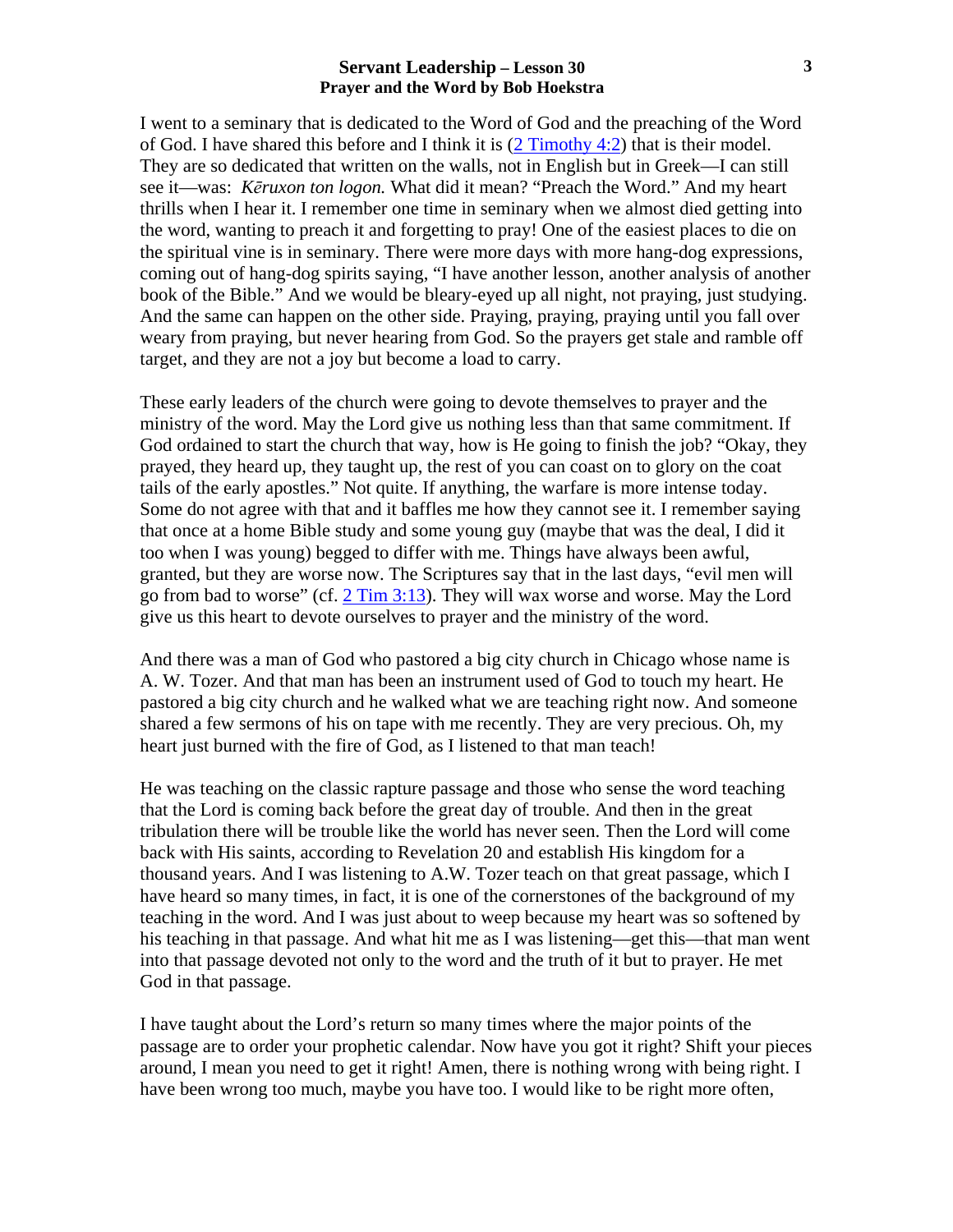right in the Lord's sight. But there is something bigger than that. Tozer was teaching and preaching and boy, my heart was lifting up in the rapture of worship. I was not checking my calendar to see if I had the pieces on it right. He was dwelling on "and the Lord Himself will descend with a shout" (cf. [1 Thessalonians 4:16\)](http://www.blb.org/Bible.cfm?b=1th&c=4&t=KJV#15). And he began to elaborate on what that meant to his heart. His eyes were off the calendar and on the Lord. "The Lord Himself will descend with a shout." He will catch us up and so shall we ever be with the Lord! And he preached the Lord Jesus Christ.

He challenged the saints and all of us. We are too earthly minded and we forget our citizenship is in heaven from which we look for the appearing of our Savior. We do not get shaken loose from earthly things or even from earthly religious things unless we are devoted to prayer and ministry of the word. It takes going to the word to get our prophetic calendar and some kind of accuracy, so we can walk in light of it. It takes some prayer to get light on it. It takes more prayer to go past that and have a revelation of the Lord Jesus Christ. He is coming back and then our citizenship will be made complete. Until then, we are "strangers in an alien land" (cf. [Hebrews 11:13](http://www.blb.org/Bible.cfm?b=heb&c=11&t=KJV#12)). We are pilgrims on our way. What are we leaning on—our prophetic calendar? And how right it is? If it is absolutely perfect and we lean on it, we will fall. He is the only rock we can stand on. He is the only rock.

It takes prayer in the word to meet the Lord in the word. It is prayer that rescues the Bible from being just a book, really a library of 66 books. Prayer lets us meet the Lord and God lives in our hearts as we commune with Him in the word. We must devote ourselves to prayer and the ministry of the word.

Let's look now at prayer affecting the word in our lives. Let's look at that first because it is listed here first—'prayer, and the ministry of the word.' I think it is also listed first because we must approach the word prayerfully. That is the way to approach the word, seeking. You may say, "Yes, but I do not know how to pray, I am new at this." Get into the word saying, "Lord I want to find You." That is all the prayer you need to start out with, to begin with say: "Lord I just want to find You."

We have sung part of it Psalm 119 which was sung by Israel and it is good to be a psalm singing gentile. ([Psalm 119:18\)](http://www.blb.org/Bible.cfm?b=psa&c=119&t=KJV#17) is a prayer that affects the working of the word in our lives. "Open my eyes, that I may behold wondrous things from Your law." That is the way to go to the word. "Open my eyes!" We do not have the sight we think we do. We can go into the word and read it and read it and then let someone else humbly seek God, read the same passage, open their mouth and we wonder where they got that! God opened their eyes—that is where they saw it. Have you not had that experience many times? I have countless times. You hear someone read a passage and you think, "I have that one tucked away." And then you hear them start to talk and you think: "What? Well, I'll be they are right!"

Lord open my eyes. We can be so blind when we go to the word. So blind, we cannot see what God wants us to see in the word unless He opens our eyes. He can do it and He is willing to do it. And He wants us to behold wonderful things. The word is not just full of nit-picky details of history and religion. There are some of those details, but even they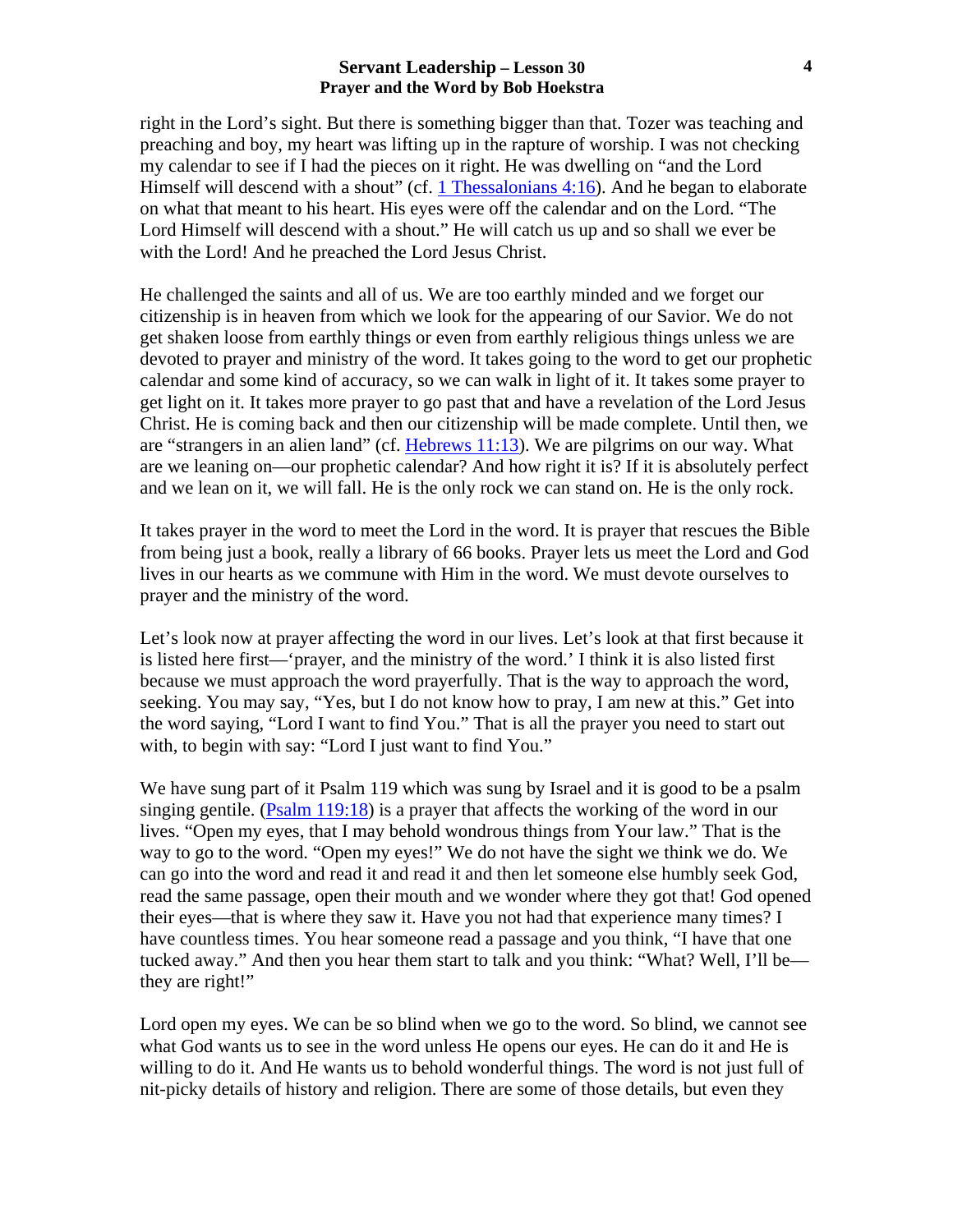can have a glory of their own. God wants us to behold wonderful things—wonderful things of salvation by grace, of new life in Christ, of faith and hope and love and peace and righteousness and power. Wonderful things!

That verse reminds me of a word God gave Isaiah the prophet. [\(Isaiah 9:6\)](http://www.blb.org/Bible.cfm?b=isa&c=9&t=KJV#5), "And His name shall be called, Wonderful" There are many wonderful things in the word but the one whose name is called "Wonderful" is the most wonderful One of all. There are many wonderful things in one way or another and if we ask God, He will show us how they are all tied into the One whose name is called "Wonderful." His name is called: "Wonderful." And then it says, "from whence cometh all these wonderful things?" This is right out of the Bible. The things of the Lord Jesus Christ are what make up the kingdom of God. And they come from God's law which is another synonym or broad term for God's word.

Also in [\(Psalm 119:33\)](http://www.blb.org/Bible.cfm?b=psa&c=119&t=KJV#32) is another set of prayers showing how prayer can affect the word of God in our lives.

33 Teach me, O LORD, the way of Your statutes, And I shall keep it *to* the end. 34 Give me understanding, and I shall keep Your law; Indeed, I shall observe it with *my* whole heart. 35 Make me walk in the path of Your commandments, For I delight in it. 36 Incline my heart to Your testimonies, 38 Establish Your word to Your servant,

Is it not clear there, the perfect partnership between prayer and the word of God? This servant of the Lord knew how to go to the word, prayerfully, that the word might affect the life of the seeker. Do we not want to have the word taught to us? Do we not want understanding of the word? Don't we want to walk in the path of God's commandments? We want our hearts inclined to His word just naturally tending that way, instead of the unnatural bias our unredeemed heart had for the things of the world and the things of man. Don't we want the word established to us where it is just a rock that is established in our hearts and holds us stable? How are we going to get these things? Prayer!

All of these phrases we just read are prayers concerning how we need our lives to be touched by the word of God. And the way we open up for it is through prayer: teach me, give me, make me, incline my heart, establish Your word. Those are not vows and promises made to God. Those are requests for God to go to work in us. It is such a bigger way to walk! God I promise that I will read Your word every day for the rest of my life. Eight days later, you oversleep, you are too busy, or a little mad at God anyway—I mean what is He pulling, it is not long before something new comes along. There goes a day and there goes the vow. How much better that God knows the hearts and He can see the hearts behind those promises. But there is a bigger way to live by casting our care upon Him. Do we care about these things? I think we do. Let's cast them on Him. "Lord, You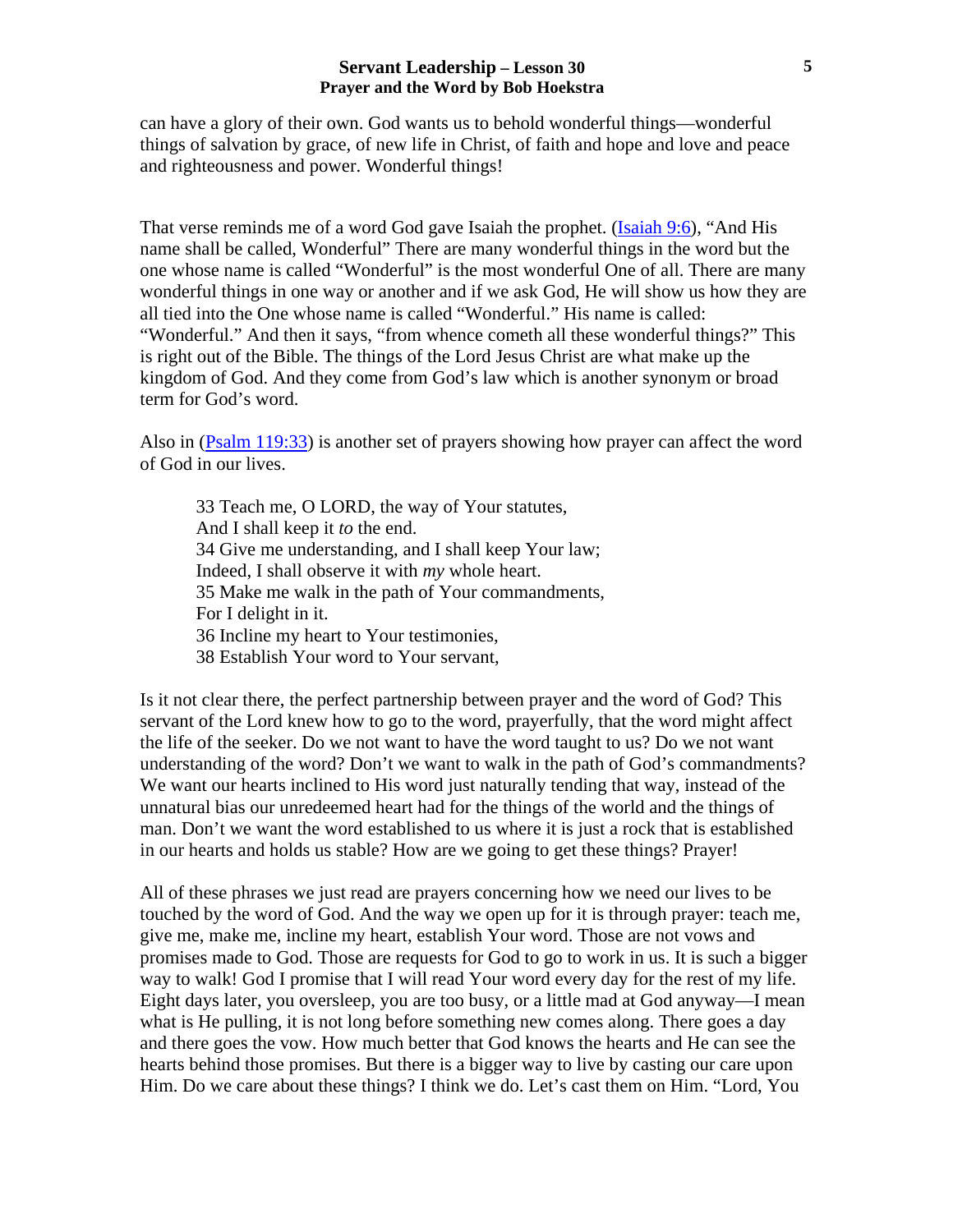teach us. You give us understanding. You make us walk. 'You work in us to do of Your good pleasure'" (cf. [Philippians 2:13\)](http://www.blb.org/Bible.cfm?b=phl&c=2&t=KJV#12).

Prayer and the word, they just go together like love and marriage. They ought to anyway.

Let's look at the other side, the word affecting our prayer life. It works back the other way. We pray that the word might affect us. As the word affects us it affects how we pray. It works in a reciprocal, back and forth, kind of arrangement. We looked earlier at the prayer promises of the Lord. His promises stir faith in us to ask great things of God. That is one way that the word works. We have already seen that as we looked at the prayer promises. Let's look at one other word from ([1 John 5: 14-15](http://www.blb.org/Bible.cfm?b=1jo&c=14&t=NASB#13) NASB).

This is the confidence which we have before Him, that, if we ask anything according to His will, He hears us. And if we know that He hears us in whatever we ask, we know that we have the requests which we have asked from Him. (NASB)

I just love that reasoning, it is so fantastic—that is heavenly reasoning. I do not know how it hits your heart, but it is convincing to me. That sounds good! This is the confidence which we have before Him as we go before God in prayer. "If we ask anything according to His will He hears us." How do we know whether it is His will? The safest way of all is to pray in accord with His will as revealed in Scripture. Pray according to the word of God, letting the word define our prayers. If we are praying things revealed in the word that are the will of God, knowing they are things He wants then, oh, what a confidence we have! "If we ask anything according to His will, He hears us!" And if we know that He hears us in whatever we ask, we know that we have the request which we have asked from Him. When we pray that way, we can know that the moment we ask, it is not a matter of waiting for the answer, we know that we have the request which we have asked. That is a pretty quick answer, isn't it?

We are to pray for things according to His will and as we ask them we have the confidence to say: "I've got it, it is mine!" I will just rise up and walk and see it revealed—it is mine. That happens as the word reveals the will and guides our prayers and we know He hears. We are then confident that we have it. That is the word affecting our prayer life.

I tucked this little sheet in my Bible and it is from the study when we were looking at praying together in one accord, out of  $(Acts 1:14)$  $(Acts 1:14)$  $(Acts 1:14)$  and elsewhere. This fits just as perfectly to what we did then because these dozen or so prayer requests were written out of the word, out of Ephesians where the will of God is abundantly revealed. We ask Him to let us join together in speaking and praying these matters to our Lord in heaven. Do you know that as we pray these, we can stand up confident that we have what we have asked? Why? It is because these requests are according to the will of God, revealed in His word. Oh, how the word can affect our prayer life! It shows us what to pray in accordance with God's heart, but it also gives us such confidence. "Hey we've got it!"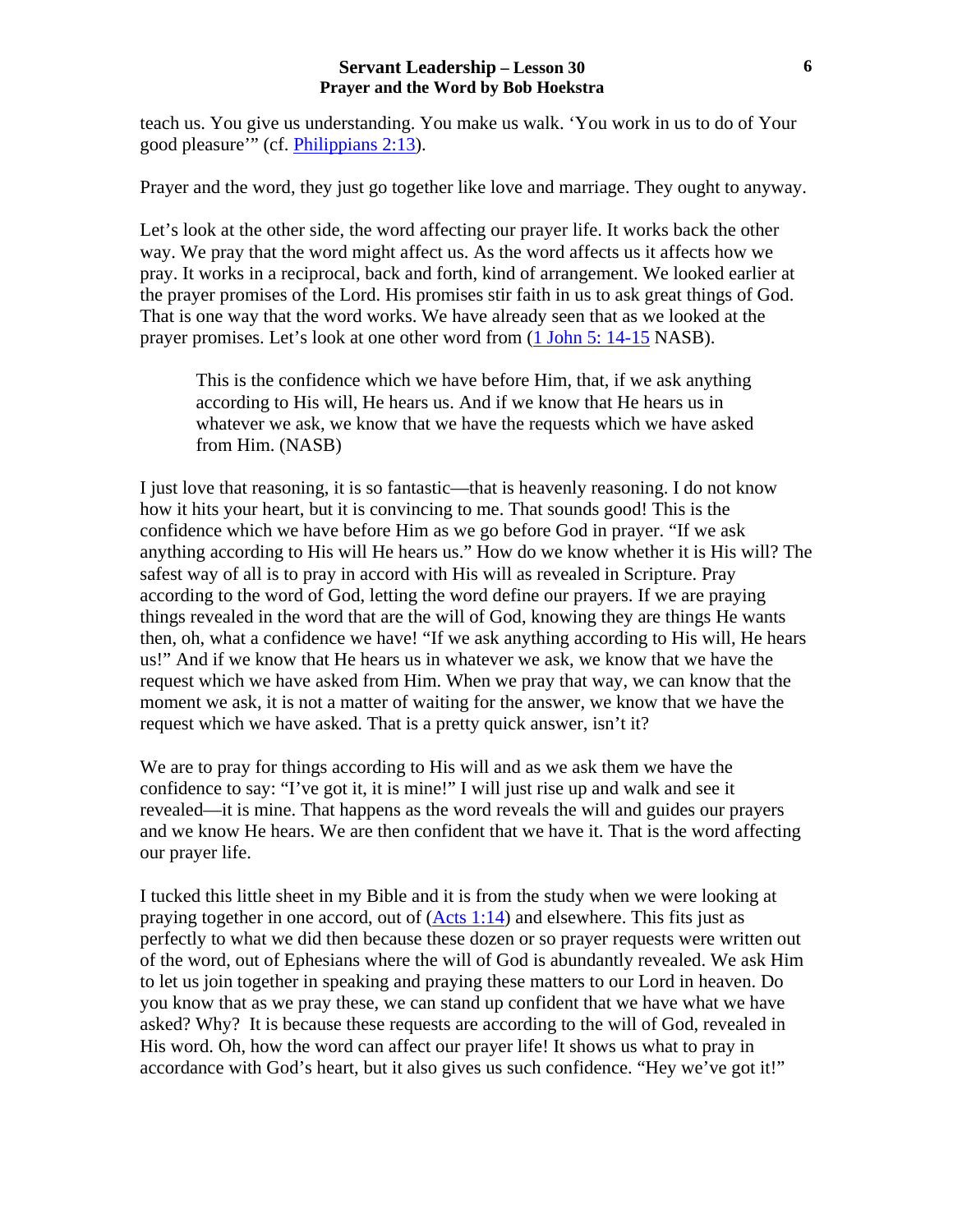Oh, to pray like that way, according to His will, knowing that we have what we have asked.

One last little postscript: prayer and the teaching of the word. In [\(Ephesians 6:19](http://www.blb.org/Bible.cfm?b=eph&c=6&t=NASB#18)) Paul writes: "And pray on my behalf, that utterance may be given to me in the opening of my mouth, to make known with boldness the mystery of the gospel" (NASB).

Oh, how God revealed the mystery of the gospel to Paul! The mystery of the gospel being those aspects of the Good News that could only be understood as God revealed it. That is the mystery of the kingdom. The mystery part is that which can only be known as God reveals it. And that basically applies to the whole kingdom. There is not a kingdom known by man that isn't revealed by God. God so richly showed the mystery of the gospel to Paul. But Paul did not take that for granted. He did not say, "Oh, God has shown me the mystery of the gospel, I will just go out now and proclaim the mysteries of the gospel. No, he said, "Pray on my behalf that utterances may be given me in the opening of my mouth to make known with boldness the mystery of the gospel."

God wants us to open our mouths to share what He has shown us of the gospel of Jesus Christ. He wants us to make it known so that others might know. He wants us to make it known with boldness. Do you know what that calls for? Prayer. As a preacher of the word of God, I would ask the same thing. And I know some of you do that and I rejoice in that. My heart appreciates it and I know it is in accordance to the will of God. Myself and others stand among us to preach the mysteries of the gospel. It is so good to know that there are, in the family of God, saints praying that utterance will be given to make known the mysteries of the gospel and to do it with boldness. I confess that I need that absolutely!

If you have recently opened you mouth to make known the mystery of the gospel, haven't you wanted others to be behind you in prayer? Don't we do that sometimes? "Hey, I am going to go spend the weekend with Aunt Rose. Pray for me that utterance will be given to me in the opening of my mouth that I might make known with boldness the mystery of the gospel. That is what Paul is telling us. We need that and we should be doing this for our teachers as they teach the children. We should be doing it for each other as we minister the word to others and to ourselves. It is right. It is the will of God!

Do you know that you can affect the preaching of the word of God in the church that God has you in by praying this to the Lord? Why? Because it is His will and it is His word. Pray it and I wonder if you will get it? Pray it and you have it! If I am not opening my mouth and uttering with boldness the mysteries of the gospel, shame on me!

Through the years, how many preachers I criticized when I should have been praying for them. Boy, did I waste my time! And the most that the criticism did was lend to their discouragement or irritability or whatever else that the flesh begets. I do not mind saying it, "I need your prayers." You may say, "I thought you were the professional." Since when is the kingdom of God a job? I believe I am called to this, but I cannot do it. But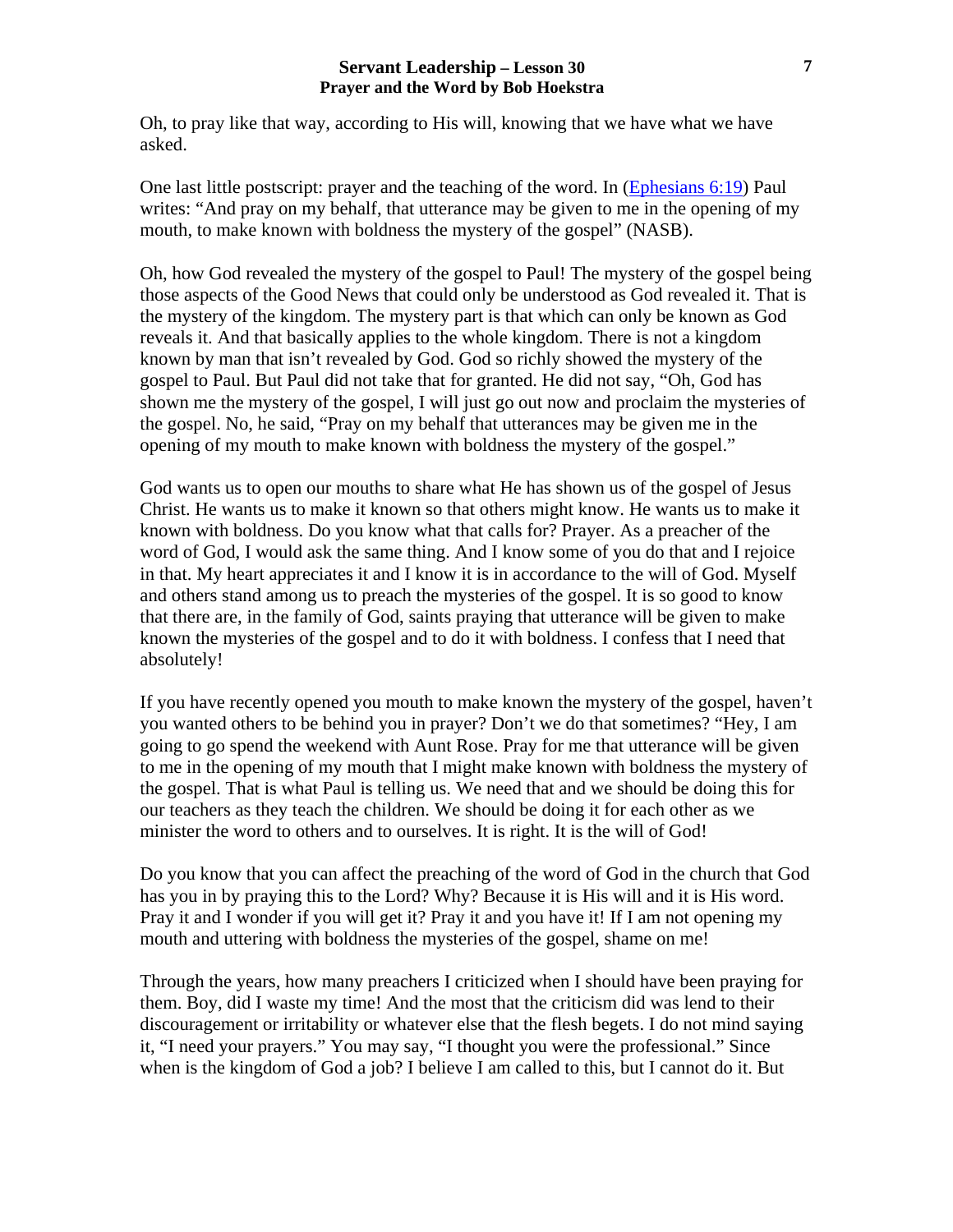God can and I am willing to stand and see if He will do it, if you will pray with me in the project. That is how it happens.

Prayer and the word of God. The early church leaders devoted themselves to both. I want to do the same. I do not want to neglect any important thing that God wants me to do. I do not even want important things to eclipse my own desperate need and responsibility to God to devote myself to prayer and the ministry of the word.

I can remember when the revolution began to dawn in my own teaching ministry many years ago. It was when I got my nose out of the lexicons and I got my knees more on the floor and with the word open I talked to God. I have learned more in prayer with the word open before God than I ever learned out of any book on earth. I am not downgrading that which others have done to bless us in the academic field. If that is approached prayerfully, that can also be sanctified as a vessel of value. But prayer and the word are critical to the kingdom of God. It is prayer and the word together.

We have looked at prayer affecting the word in our lives. Whatever we need the word to do in us, we ought to pray to God to do it for us. That is the way it is to work. We looked at the word affecting our prayer life. Also in 1 John we see that keeping the commandments keeps the doors open for God to say, "Yes." A willingness to obey lets the Spirit move without being quenched in rebellion. And then if we pray anything according to His will, we have it. This is the word affecting our prayer life.

Preachers and teachers of the word need prayer for their ministry of the word. They need this desperately.

May the Lord grant in our lives that we would respond to God like Mary did in Luke 1:38 when she had a word from God through an angel, she said: "Behold the bondservant of the Lord, be it unto me according to your word." She is an example for the ages to everyone. May it be this way for us. We also are bondservants of the Lord. We can say with Mary, "Be it unto us according to Your will." In this great area of prayer and the word let us be together as a church.

The church of the Lord Jesus Christ is in grave danger of repeating a tragic mistake that God's people, Israel, made more than two thousand five hundred years ago. We need to understand what this mistake was and then like Daniel of old cry out with prayer for God's people. Again this study on prayer involves a prayer from God's word. This prayer was a prayer uttered unto God by Daniel, one of the most unique and godly men in all of the history of the kingdom of God. Daniel was drug off with many of the Israelites by the godless kingdom of Babylon. He grew up as a young teenager in what is called the Babylonian captivity, yet he had a resolve to follow the Lord and there was no turning back. He faced many tough consequences in light of that but the Lord kept honoring his faithfulness and commitment. And he rose to be a prime minister, a leader in that godless kingdom.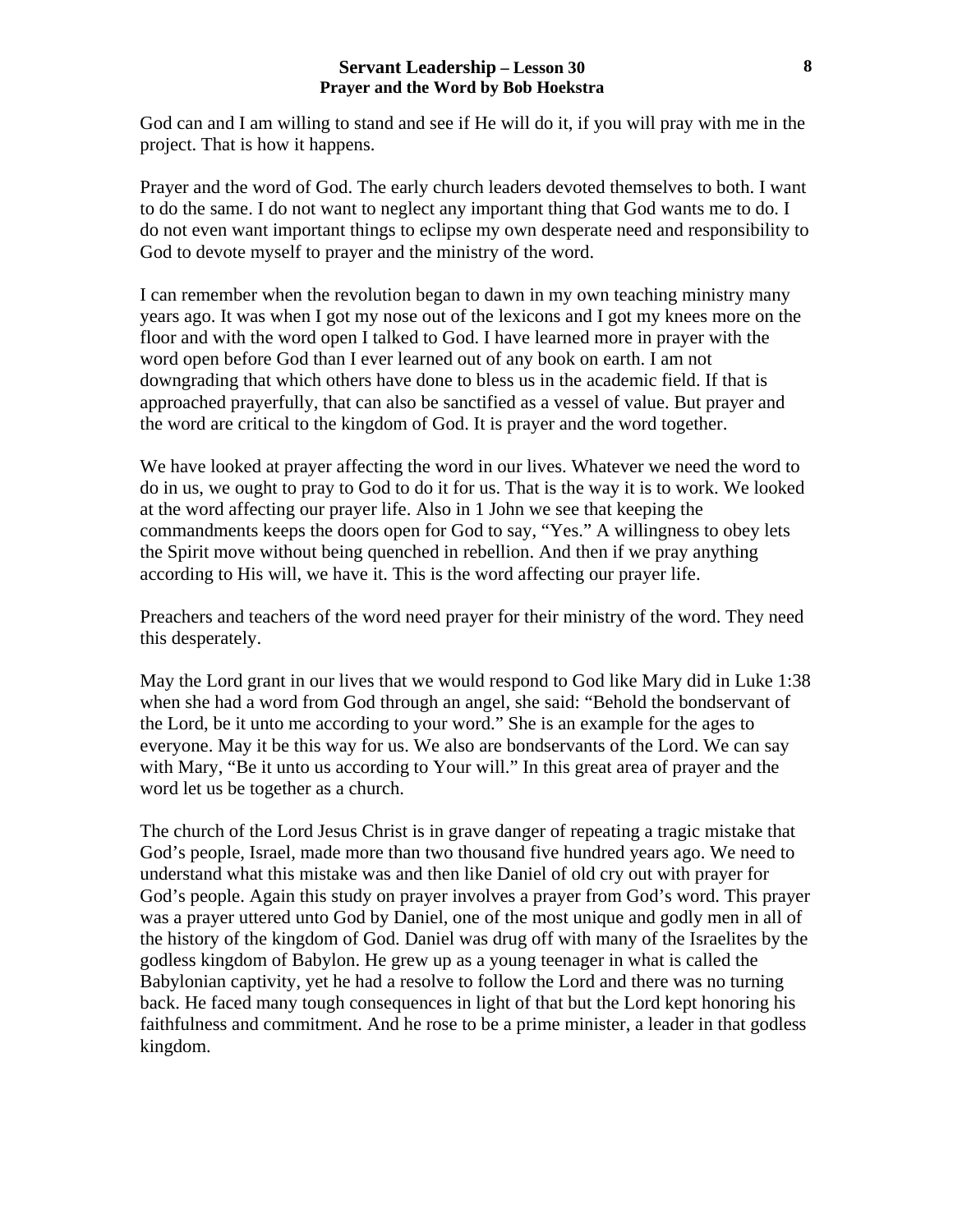Daniel saw the people of God, Israel, much hampered, hindered in bondage, and oppressed. He saw their great needs and in captivity he cried out this prayer for God's people. The prayer is in ([Daniel 9:4-19\)](http://www.blb.org/Bible.cfm?b=dan&c=9&t=NASB#3). Verses 4-14 are a confession of sin. In the first three verses 4-6, we will see the sin that is their tragic mistake.

I prayed to the LORD my God and confessed and said, "Alas, O Lord, the great and awesome God, who keeps His covenant and lovingkindness for those who love Him and keep His commandments, we have sinned, committed iniquity, acted wickedly and rebelled, even turning aside from Your commandments and ordinances. Moreover, we have not listened to Your servants the prophets, who spoke in Your name to our kings, our princes, our fathers, and all the people of the land." (NASB)

This is another prayer that begins with the attention on God, just as we saw in the disciples' prayer, "Our Father who art in heaven, hallowed be Thy name," that is the basic way to start in prayer is to put our attention on the Lord. One of our greatest needs as people is to get the attention off of ourselves and on to the Lord. And prayer is a beautiful opportunity to do that. We put our attention on the one we are speaking to. We do that when we speak to each other, but we often fail to do it when we speak to the Lord.

And so as Daniel begins to pray he says: "Oh Lord, the great and awesome God." He speaks of the glorious nature of God and the fact that God strikes awe in his heart when he thinks of the Lord. And he describes God as the One who keeps covenant and lovingkindness. He told the Lord he knew that the He was the one who keeps His commitments. He is going to speak about how Israel did not keep their commitments, but God keeps His commitments. He keeps His covenants and He pours out loyal steadfast love. That is lovingkindness to all who love Him and obey Him. Daniel knew that and that is really the foundation of anyone's relationship with the Lord, knowing that this is the kind of God that we seek and serve.

And then he said in [\(Daniel 9:5\)](http://www.blb.org/Bible.cfm?b=dan&c=9&t=NKJ#4), basically that we have been sinful, wicked rebels. Basically that was it. There are two aspects to the sin: one, he said that the people of God turned away from the word of God. And second: they did not listen to those who warned them. Those were the basic sins of Israel and it brought them into captivity. Israel who was given the word of the Lord, through Moses and through the prophets, they were told God's heart and His plans and His purposes. They had turned away from the word of God. They had become more interested in the ways of the nations around them. They wanted to be like all the other nations. They wanted a king, they wanted idols, they wanted indulgences. And then when God sent the prophets to warn them, they did not listen to those who warned them. In fact, they stoned and killed some of them. Their basic sin was turning away from the Lord's word and not listening to the warnings of the Lord's servants.

You know the church world in many ways is doing the same thing. It is not that different from Israel's sin. It is amazing how we can read about Israel and say, "My word, how can they be so dumb and blind and hard? Look at what God did for them. Look at what God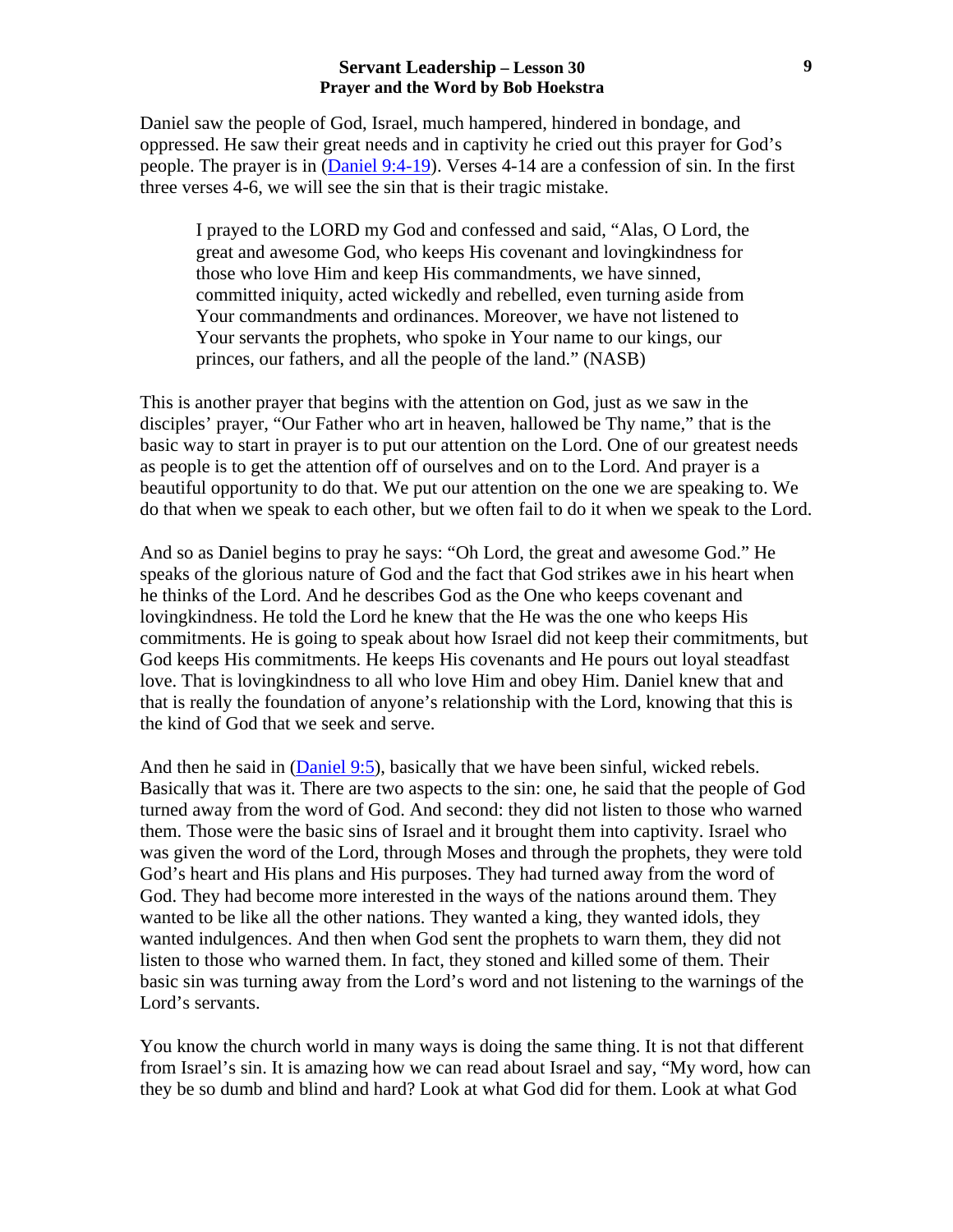gave them. And look at how they responded." Have you looked lately at the church world today? Think of these two sins of Israel, their great tragic mistake was turning from the word and ignoring those God sent to warn them that their actions were wrong, dangerous, and troublesome. In the church world, in church after church there is little attention to the word or no word at all. Some of you have been in this church or a church like this and it is the only kind you have ever known. You can hardly imagine that you could go into other churches and they would not do what we are doing. They would not open the word and spend a significant portion of their time in the word of God. I will guarantee you that is the way it is out in the church world.

There are some thirty churches in this city and do you know that significantly less than half of them preach the word of the Lord. Do you know that? Right here in this city! This is what Israel did and this is what the church world is doing today. The church has become more interested in entertainment than in the truth of the living God. The church has sold out to the, "whatever attracts people," philosophy—do it. Instead of looking into the word of God to see what God has to say and just saying it; Instead of looking into the word to let Christ build His church, men are out trying to build religious organizations and plaster the name of the Lord Jesus Christ upon it. Whatever it takes to get people that is what the church world is tempted to do today. This is just like Israel twenty-five hundred years ago. God's people were in a miserable path then and many are walking that path today.

God in His word has told us how to find wholeness of life, but now the church is more interested in what the psychologists have to say. What the sociologists have to say. What the consultant has to say. It is tragic. It is the same tragic mistake that Israel made. When problems come into people's lives, if they are not too serious, the church might address them. But if they look real serious, we recommend them to the so-called "experts." Basically we are throwing the lambs to the wolves. It is a tragic mistake. It is an absolute kinship with the path that Israel was walking.

The apostle Peter wrote that "the Lord Jesus has given us everything that pertains to life and godliness" (cf. [2 Peter 1:3](http://www.blb.org/Bible.cfm?b=2pe&c=1&t=KJV#2)). And the church turns from that promise and goes out to feed on the dregs of this world. It is a pitiful situation. It is a tragic mistake. Any believer who walks that route is going to diminish their walk with God if not eventually destroy it. And I am personally not talking in just theological or theoretical terms, though these statements are true from that perspective. I have watched it happen in life after life and in church after church. This is the path the church is walking. We actually think that insights to living from men like Freud and Jung and Maslow and Rogers can actually do more for us than the living word of the Lord Jesus Christ applied by the Spirit in the ministering context of the family of God. How blind can we be? This the same mistake as in Daniel's time.

The Church world is turning away from the word of the Lord. I know as a pastor it is the passion in my heart, as long a God gives me life and breath on this earth, to just be consumed with a fire to preach the word of God. There is no other light shining to show us where we are. "It is a lamp to our feet." (cf. Psalm  $119:105$ ). There is no other light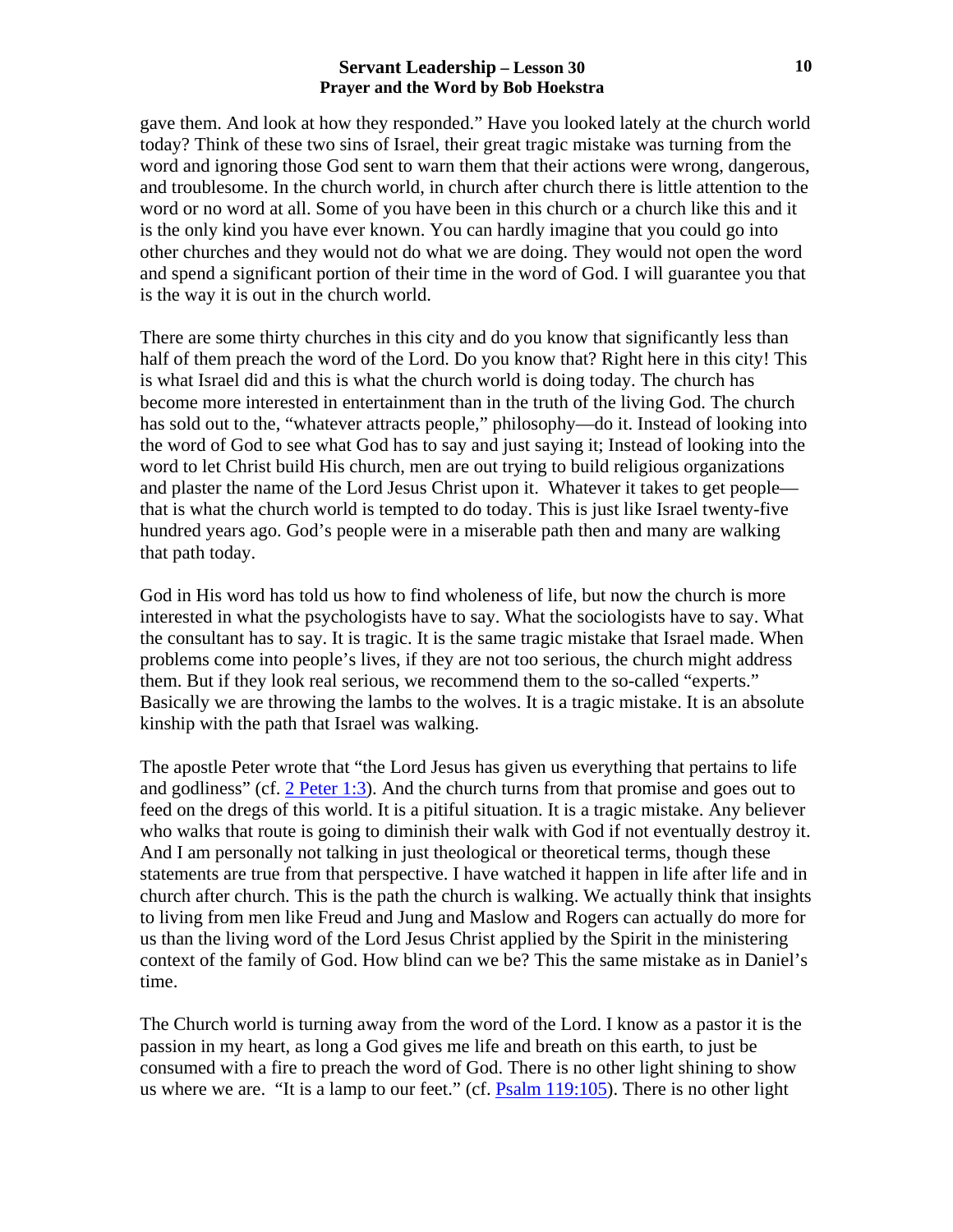shining to show us where to go. It is a light unto our path, only the word of the Lord. The Lord Jesus Christ is going to be allowed to shine forth across this nation the way He wants. And here is the lamp that He is going to shine it through—the word of God. May we treasure it, love it, give into it, live by it, and freely give it away to anyone who will listen.

Turning away from the word of the Lord is a tragic mistake. Israel not only did that, but she did something else. When God sent forth men to warn the church, they would not listen to those who warned. Now we ask: "How could they do that?" We are doing the same thing today! God is sending forth men with a warning message that churches are being seduced and Christians are ignoring the word. God has sent forth the men and what does much of the church do? They say that these men are on a witch hunt. That is a tragic mistake. When God raises up people to warn us that we are off track, we need to humble our hearts before them and listen. We need to listen, and repent and turn.

 I thank God for these bold men. I rejoice in their spiritual courage. I know these men have broken hearts for the people of God. I know that they are not vindictive men. I know that they are not out to shoot people down. They are out to win the war for the hearts and souls and minds of men. God forgive us and protect us and change us. May we not turn away from the word and when the Lord sends those who warn us that we are doing it, may we listen to them.

I am so blessed by a man who read "The Seduction of Christianity," which is about the seduction of the church, and he put a two-page ad in a magazine. It said, "Thank God for telling us what we needed to hear. When I read this book I fell to me knees and wept for hours." That is responding to the word of God. He came from the theological tradition that could have had much reason to get uptight over that book. Praise God when men will humble themselves in the sight of God when they hear the truth. May we not make this tragic mistake again. God protect us from turning from the word and then not listening to the leaders of God's people when they warn us.

Well, that is how Daniel started out his prayer. May we pray like Daniel. We talk about praying like Daniel, here is how Daniel prayed. He cried out to God in light of God's glory and he cried out to God that the people of God were turning from the word and would not listen to the prophets. May we pray that way for God's people. This is a day and age to include in our prayers, prayer for God's people. Oh, yes, we need to pray for the world. Yes, we need to address our own brokenness and needs. But may we include in our praying, prayer for God's people.

In verse 7, [\(Daniel 9:7\)](http://www.blb.org/Bible.cfm?b=dan&c=9&t=NASB#6) addressed their shame.

Righteousness belongs to You, O Lord, but to us open shame, as it is this day--to the men of Judah, the inhabitants of Jerusalem and all Israel, those who are nearby and those who are far away in all the countries to which You have driven them, because of their unfaithful deeds which they have committed against You.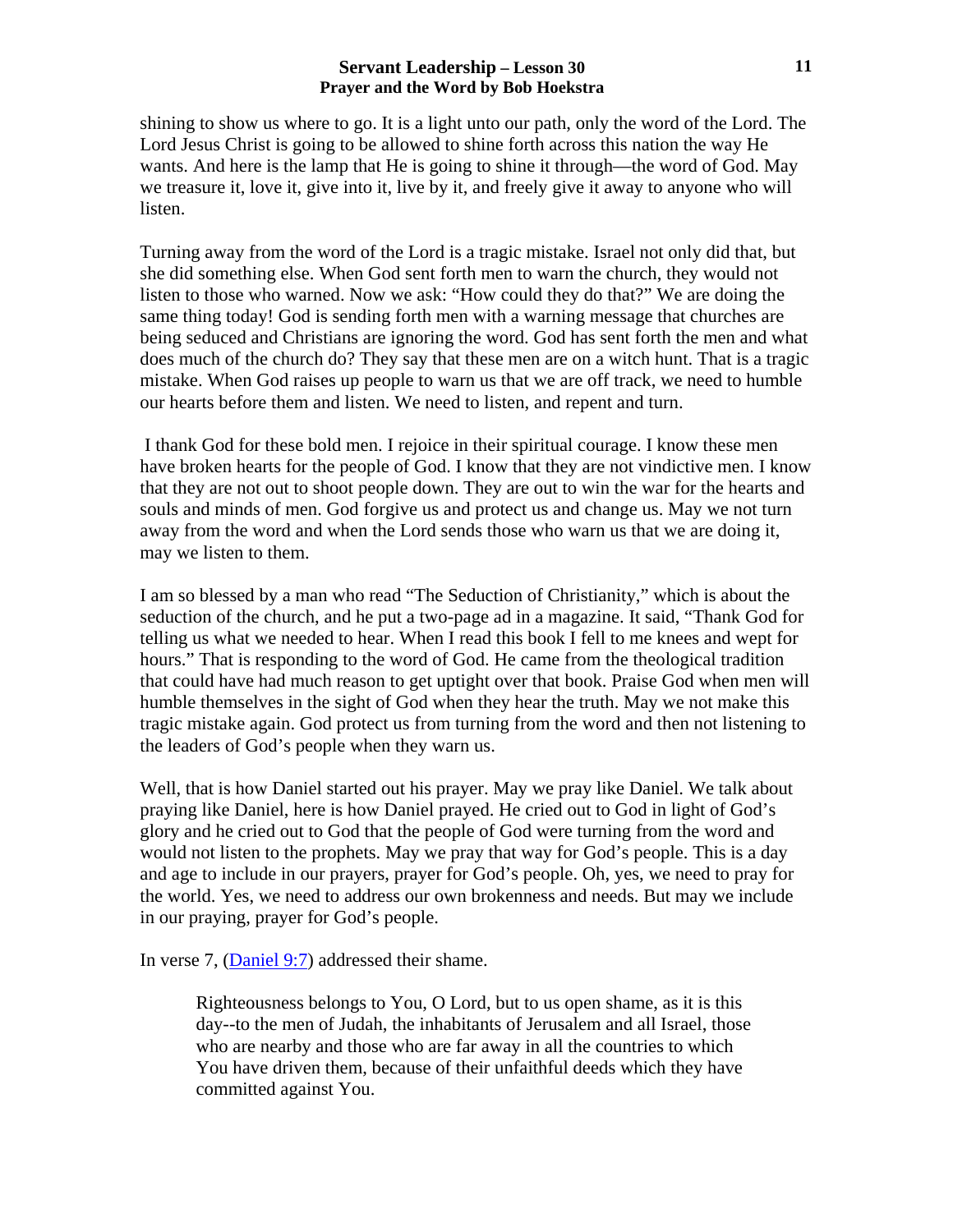See this is the problem with all of this sort of living is against God; it is not just against a religious movement or against man, it is against God. And Daniel called this shameful. Again he ascribed truth to the Lord, "Righteousness belongs to You O Lord." It is so right for us to intersperse in our prayers telling the Lord what we have found Him to be. He is the one who is listening. He is the one we are talking to. It right through our prayers time and again to ascribe unto the Lord that He is righteous and to tell Him that righteous belongs to Him.

And then Daniel contrasts that, "But to Israel, shame." He said, "You are righteous, God, and Your people are shameful. We have become a disgrace and a dishonor to You." It was not just Israel then though, again it is the church now. There is much disgrace in the church world. I read the "religion" page of the local newspaper. Somewhere in there every now and then you find the church of the living God. But in article after article I am just amazed when I am through reading them. Inside I feel like: "Lord that is disgraceful. That is not pleasing to You." It is disgraceful and we call ourselves the church and speak in these ways. I read an article the other day from one of the biggest churches in Orange County. The Lord Jesus Christ was not mentioned once. The word of God was not mentioned, and prayer was not mentioned. What can you talk about as a pastor if you do not address those things? It talked about issues with people and making them happy, blessed and more comfortable, I guess. It is disgraceful and it is a shame.

Twenty-five hundred years ago people shamed God by the way they lived and we are on the same path today. May God shake us and wake us up.

In [\(Daniel 9:9](http://www.blb.org/Bible.cfm?b=dan&c=9&t=NASB#8)),

To the Lord our God belong compassion and forgiveness, for we have rebelled against Him; nor have we obeyed the voice of the LORD our God, to walk in His teachings which He set before us through His servants the prophets. "Indeed all Israel has transgressed Your law and turned aside, not obeying Your voice; so the curse has been poured out on us, along with the oath which is written in the law of Moses the servant of God, for we have sinned against Him [against God]. "Thus He has confirmed His words which He had spoken against us and against our rulers who ruled us, to bring on us great calamity; for under the whole heaven there has not been done anything like what was done to Jerusalem [their bondage, their captivity]."

Again Daniel ascribes truth and glory to the Lord. Verse 9, "To the Lord our God belong compassion and forgiveness." That is exactly what Israel needed—the compassion of God and the forgiving work of God. And there is another work of God that we will see in a minute as it comes forth in his prayer.

Daniel said what they were experiencing was a curse which came through an oath that Moses delivered to his people. He is speaking of passages like Deuteronomy 28 and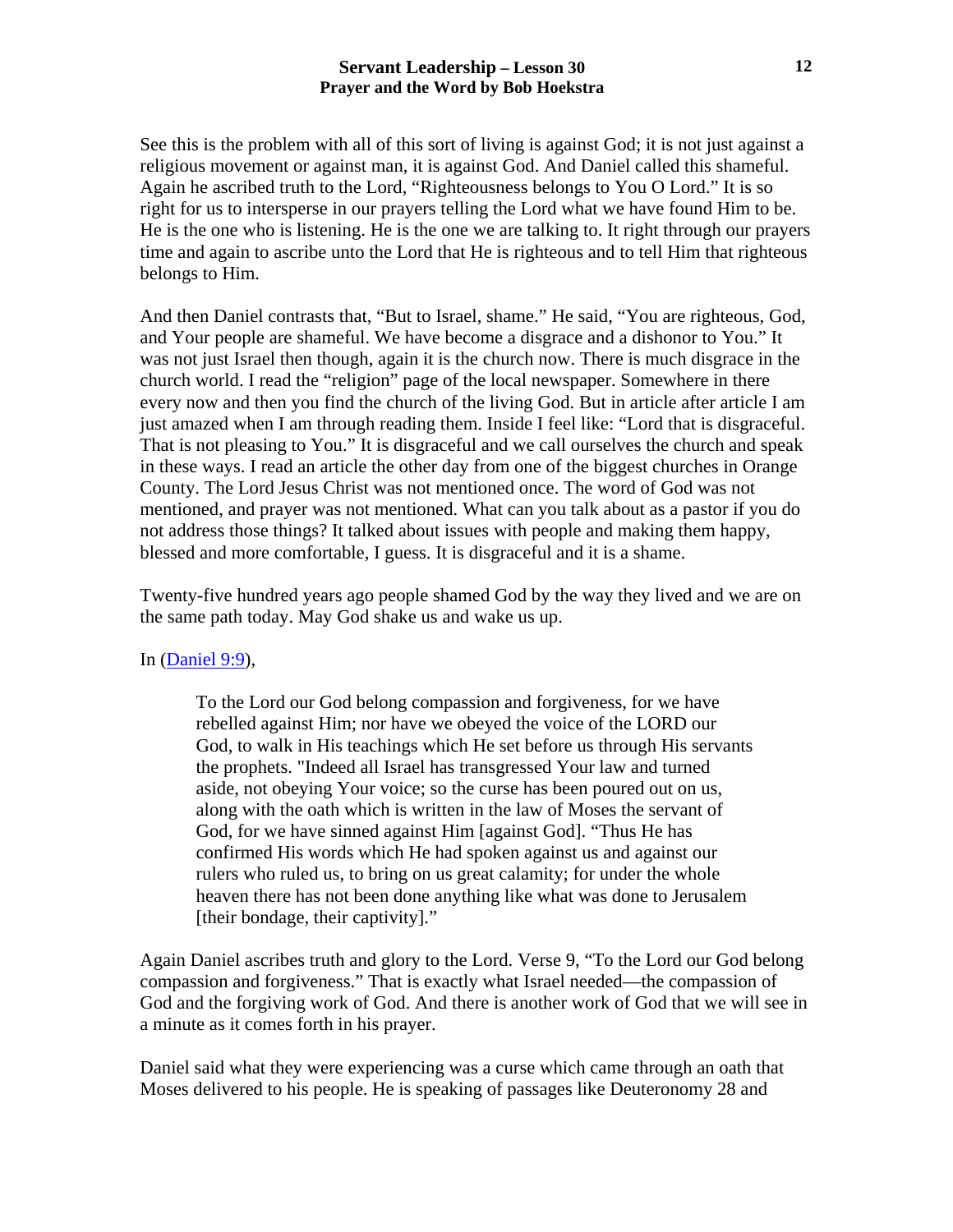elsewhere. Do you remember Deuteronomy? *Deuteronomous* means "second law." This was the second giving of the law. Why give the law again? God gave it to Israel coming out of the land of Egypt; but after they wandered in the wilderness and it was time to go into the Promised Land, He sat them down and gave them the law again.

And in ([Deuteronomy 28\)](http://www.blb.org/Bible.cfm?b=deu&c=28&t=NASB) there was a promise of blessing for obedience, and a curse for disobedience. Another way of saying it is: "We reap whatever we sow." And that is what is being spoken of here in Daniel. He knew the word of God. Remember if we ever want to learn to pray God's way, we will learn to do it in the word of God by praying and letting the word be our guide in prayer. And that is what Daniel is doing. In his prayer he sees that the curse that God had given is sort of a conditional threat: "If you live wrongly, this will happen to you." And God gave it with an oath. He said, "It will happen. I swear it will happen if you rebel against Me."

You cannot get away from the promise of God. There are many rebellious people in the church world today. There are many rebellious people in leadership and there are some rebellious who are currently training to be leaders. God will not let them get away with rebellion. Although they may look like great things to the religious world, God will humble their hearts one way or another before He is done. There is a curse that comes upon rebelliousness and God has an oath to go with it, "I will take care of it." It was the oath written in the law and it is written in the word of God. It shall hold up in our experience. The curse was for disobedience, for rebelliousness, and for idolatry; and Israel went that path. The promise was that it would bring upon them destruction, scattering, bondage, fear, misery, and every uncertainty of life. That is exactly what Israel found when she rebelled. Daniel called this great calamity or disaster—"the captivity of God's people." The tragic thing, and some of the saddest parts of the word of God, is to read what happened to Israel.

But you know the history of God's people, in another way, is still being written now. We are the people of God upon the earth today. We are the form of the kingdom He is building. Jesus said, "I will build my church." We may be headed toward a great calamity just like this. You say, "Well, what do you mean? They are not going to come and drag us off to Babylon." Well, no the man who tried to rebuild Babylon was greatly disappointed recently, although in the end the Babylonian system of humanism and selfcentered living will circle the globe. It will fall when God judges it in the tribulation. But the Babylonian system, the world's system is against God. It is everywhere. It is thriving in commerce and in education and in government.

([Genesis 11:4](http://www.blb.org/Bible.cfm?b=gen&c=11&t=kjv#3)) says, "With God out of the way, let us build for ourselves a tower to heaven" (paraphrased). And I think the church world is crawling into captivity through worldly ways. We are slipping into captivity and do not even know it. Just because they did not come and change our geography, we may think we are doing okay because we are in free America. Listen, most Americans are turning away from the word of God. Most Americans are not listening to the Lord. Where are most Americans today? They are out getting the BBQ ready and they are living it up! They are going to celebrate this weekend. But will they have anything to do with listening to God—for most Americans,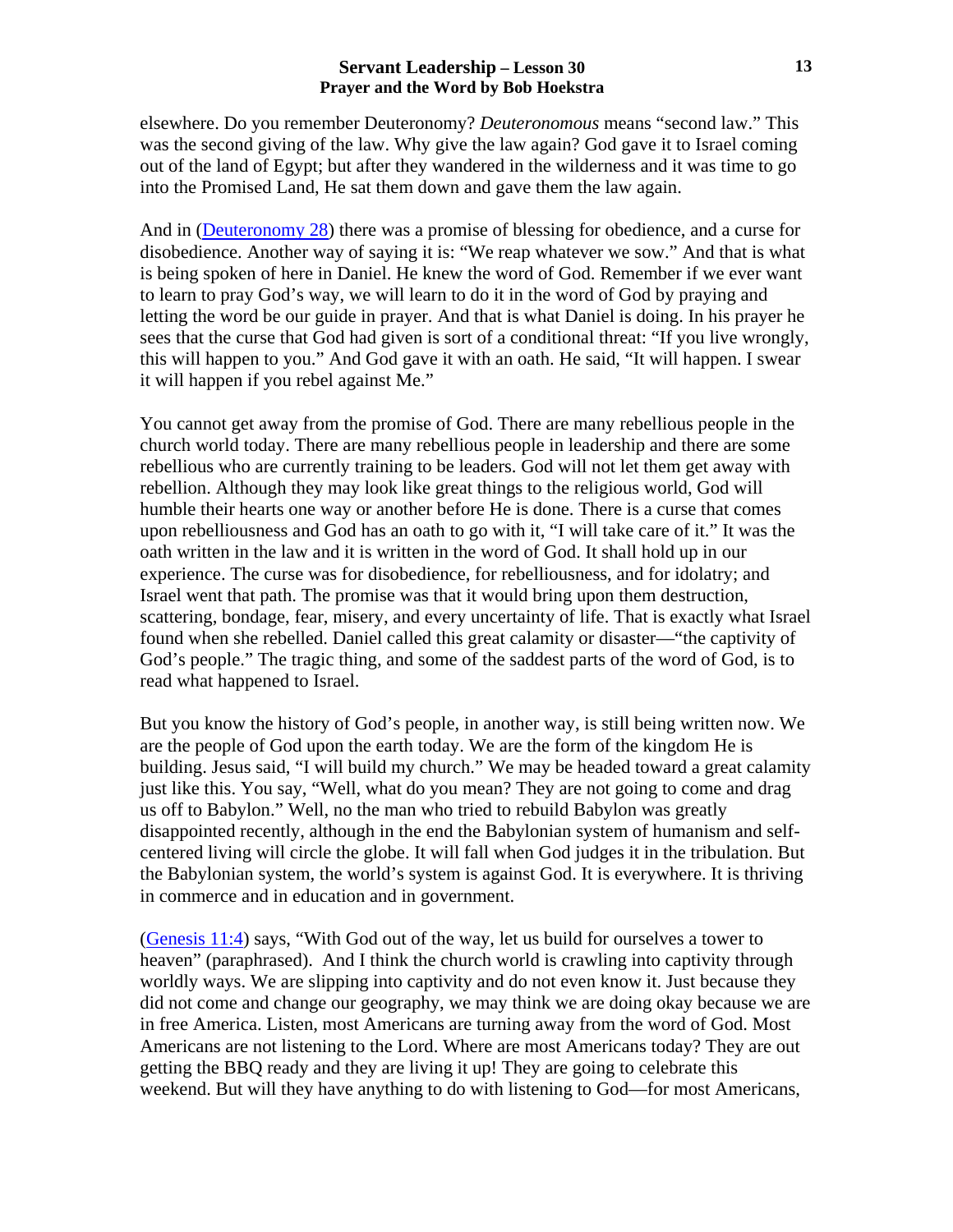no. Our nation could fall under a similar kind of judgment that the whole nation of Israel fell under when her godly people strayed away from the Lord.

The church is being pulled into the ways of the world. We are to be influencing the world as salt and light. The world is beginning to dictate how we think, how we function, what we say, how we minister, and whether or not we minister. That is just bondage. That is just a subtle form of spiritual captivity. In the midst of that Israel was not turning to God, verse 13.

As it is written in the law of Moses, all this calamity has come on us; yet we have not sought the favor of the LORD our God by turning from our iniquity and giving attention to Your truth. Therefore the LORD has kept the calamity in store [He has done what He said He would do] and brought it on us; for the LORD our God is righteous [He does rightly, He is righteous, He is just] with respect to all His deeds which He has done, but we have not obeyed His voice. [\(Daniel 9:13\)](http://www.blb.org/Bible.cfm?b=dan&c=9&t=NASB#12)

In the midst of this mess they were drug off from their beloved land where they were to live under the rule of God, and they were taken to a godless nation. Don't you think that people would be crying out to God? They were not. "Yet we have not asked Your favor." They did not turn to God for grace. They did not turn from their wicked ways or turn to God's truth. In Babylon they kept sinning as they sinned in the Land of Promise.

But there were some who turned to the truth of God; there were some Daniels. Praise the Lord for the Daniels! May God give us a generation where many Daniels rise up who will not compromise the things of God. The health of the church will depend upon it and even though our nation does not know it, the health of our nation will depend on the health of the church. If we are not salt and light, they will be decaying and in darkness.

God is righteous and His judgments were right for Israel. You know if God judged the church of America or judged America as a whole, it would be deserved. You heard the statement that someone made and I think it is quite accurate, "If God doesn't judge America there will be an apology due Sodom and Gomorrah." There is a lot of truth in that. If we do not turn to God, there is going to be some heavy judgment and calamity upon our nation. We have already seen some cracks and crevices. You can see how easily a nation can fall. We are straining and groaning as a nation. May we be turning to God and not go on in our blind ways.

Well at this point, the last and smaller portion of this prayer in Daniel turns from confession of sin to request for restoration. And in the beginning of [\(Daniel 9:15\)](http://www.blb.org/Bible.cfm?b=dan&c=9&t=NASB#14), Daniel asks God to shine upon his people.

And now, O Lord our God, who have brought Your people out of the land of Egypt with a mighty hand and have made a name for Yourself, as it is this day--we have sinned, we have been wicked. O Lord, in accordance with all Your righteous acts, let now Your anger and Your wrath turn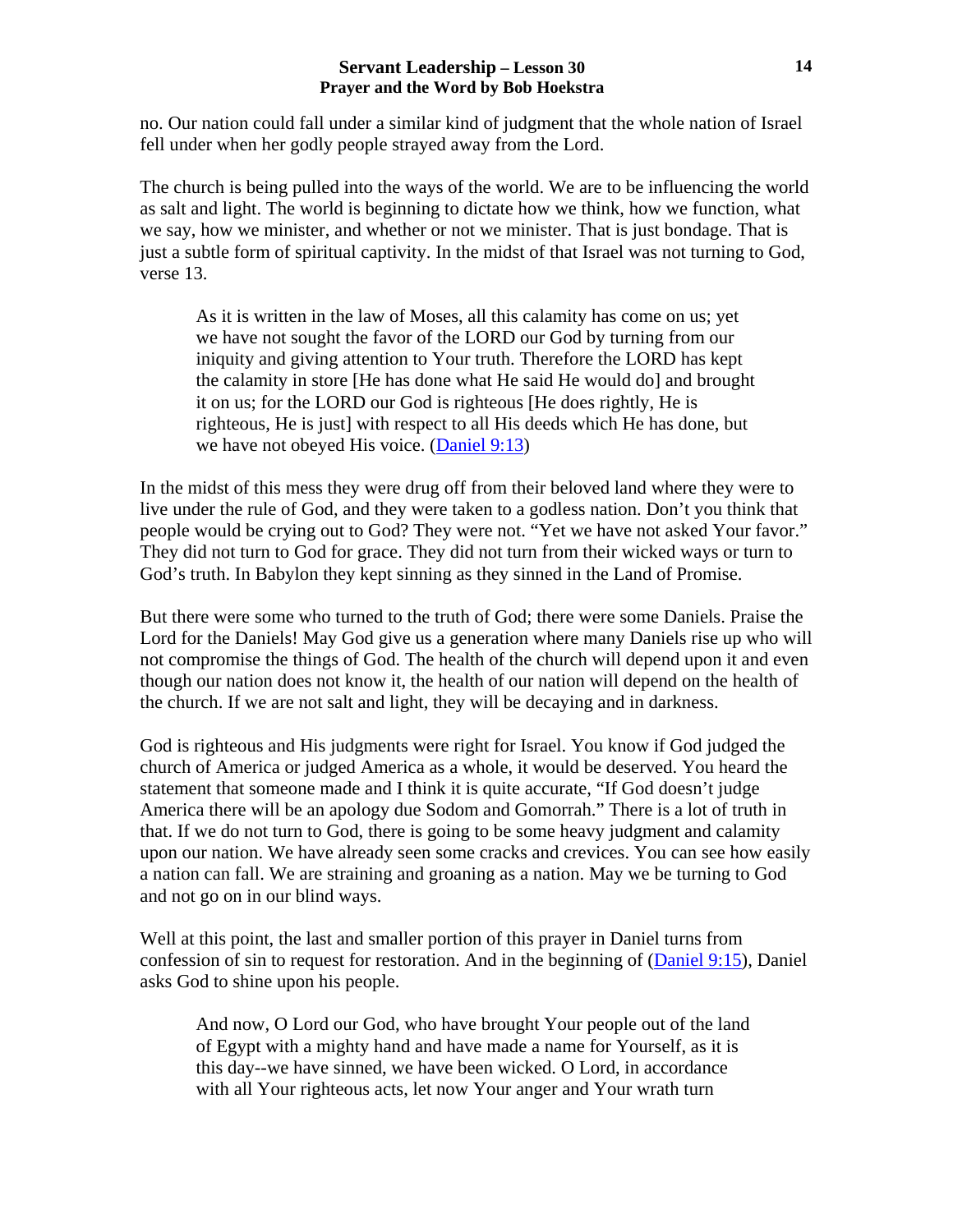away from Your city Jerusalem, Your holy mountain; for because of our sins and the iniquities of our fathers, Jerusalem and Your people have become a reproach to all those around us. So now, our God, listen to the prayer of Your servant and to his supplications, and for Your sake, O Lord, let Your face shine on Your desolate sanctuary.

He was referring to the headquarters of God on earth, the temple at Jerusalem that was desolate and destroyed.

In this part of Daniel's prayer, he recalls God's might deliverance from Egypt—when Israel was in bondage to the world and yet God brought her out. And that was the basis of their expectation for new and mighty works. They were in bondage again. It is sort of like, "God you did it in Egypt, do it again now in Babylon, would You?" And of course that is a picture of our deliverance from bondage. Israel is being brought out of bondage in Egypt and it is like us being brought out from bondage to sin and death and into Christ. God saved us from the deadness of the world when He forgave us in Jesus Christ our Lord. And in this study on prayer, the central issue is speaking to a God of deliverance, a God of rescue and a God of salvation.

If you have never been forgiven your sins; if you have never come out of the world to live in Christ and among His people, I am sure this is what God would want you to consider today. You cannot really pray to a God that you do not really know. You cannot really talk in depth to a person you do not know. You get acquainted with the Father of glory through Jesus Christ the Son. He died for your sins. He paid the price to set you free from the spiritual Egypt—sin and guilt and death.

Call upon the name of Jesus and you will have an exodus. He will bring you out of sin into forgiveness and out of darkness into light. And then that deliverance that we found in Christ becomes our basis of expectation for God to work some more! We who had Him save us from sin and guilt can see challenges, problems, needs, and we can pray to the God of deliverance: "Father of our Lord and Savior Jesus who delivered us, work now. You saved us, deliver us. You gave us new life, set us free to fullness of life."

And Daniel says that God's people Israel at that time had become a reproach—that is a discredit to God. They were to be an honor to God and they had become a reproach because they rebelled and turned from His word. They walked in the ways of the world. And in the midst of all that Daniel says in his prayer to God in verse 17: "Listen to the prayer of Your servant and to his supplications, and for Your sake, O Lord, let Your face shine on Your desolate sanctuary." Daniel cries out for God to shine His favor on His people. Daniel asks God to pour out His grace on His people, to shine His light upon His people, and basically to restore His people. In the mess therein he cries out, "For Your sake, just grant us favor, restore us."

And then in verse 18-19 he concludes his prayer by asking God to forgive and act on their behalf.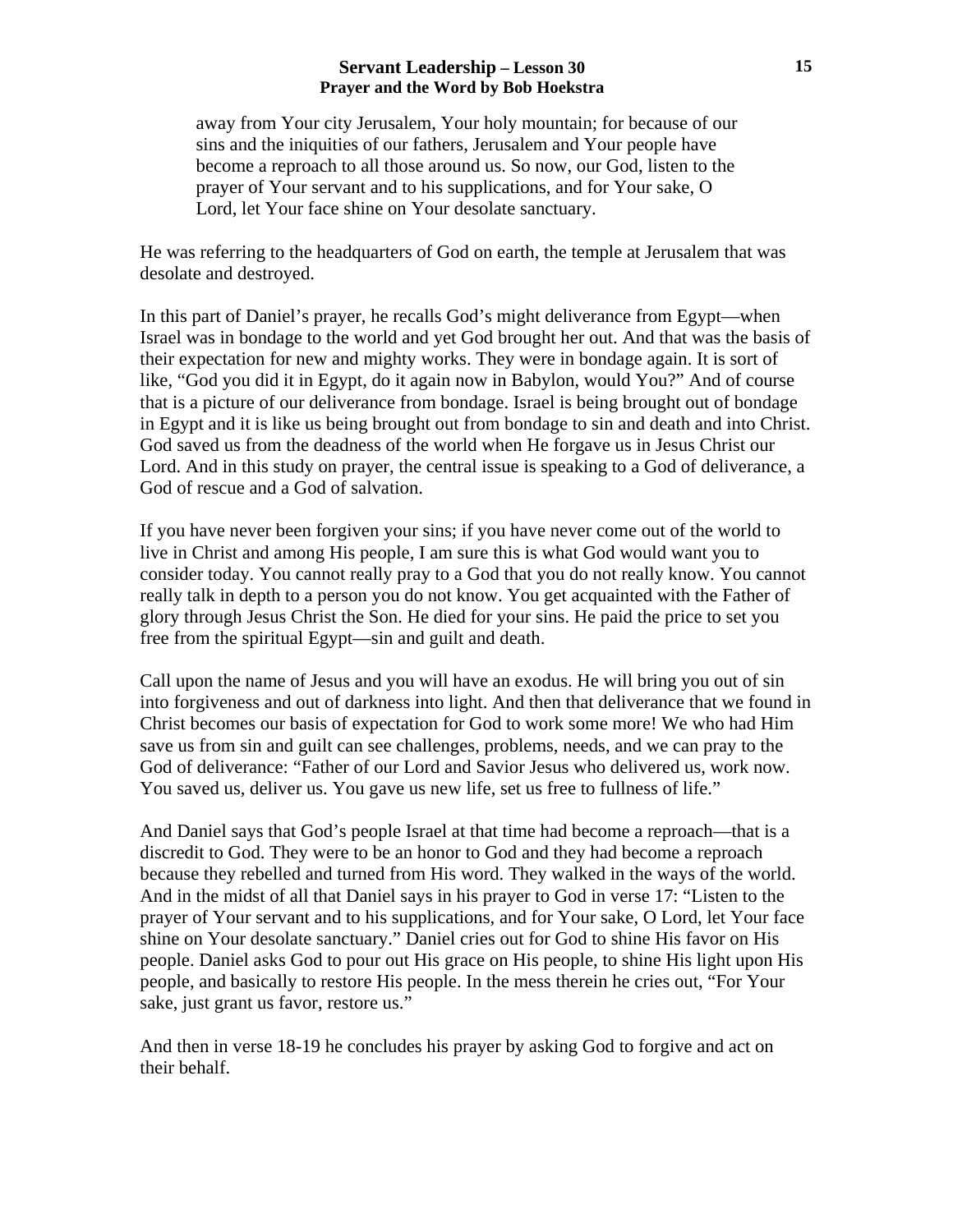O my God, incline Your ear and hear! Open Your eyes and see our desolations and the city which is called by Your name; for we are not presenting our supplications before You on account of any merits of our own, but on account of Your great compassion. O Lord, hear! O Lord, forgive! O Lord, listen and take action! For Your own sake, O my God, do not delay, because Your city and Your people are called by Your name.

Oh, this is tremendous praying! This gets right down to the heart of the kingdom. Daniel says, "See our desolations and forgive us." He says, "We are called by Your name. We know we are doing wrong, but we have drug Your name down into the mud. And we ask these requests, Lord, not on our merits but on Your great compassion." You see that is the way we come to the Lord. We do not come to Him and say, "Now Lord, You watched me this past week and I was pretty good, huh? I know You are probably feeling a little bit ingratiated and indebted to me, and so I come before You now to take what's mine." Can you imagine praying like that?

Some of our modern day "Use-God" theology prays like that, talks like that, and thinks that. It is ludicrous, isn't it? It should be: "We are begging You for all sorts of things and believe us it is not because we think we deserve it. We are not crying out because we think You owe us anything, God. We are crying out because of Your great compassion. We just know the heart You have for Your people."

And then Daniel said, "Forgive us and take action for Your own sake. For Your honor and glory, lift us out of the muck and the mud and the mire. Pull us back to give attention to Your word. And with every servant You send forth, cause us to listen to him. And shine forth upon us. We want to see Your work restored upon the earth."

Now that is praying. That is the way that God would have us pray. Listen, there are many, many things to pray about. Let's be sure in our praying that we include prayer for God's people. We need to pray this kind of prayer. Daniel's prayer is one of the greatest prayers in the Word of God. And God can teach us to pray like that. God can use us to pray like that.

We can be the Daniels of our generation who see the work of God restored in a Babylonian world. It is not because we deserve it and not because we can do it, but because we know the God of deliverance, power, might, righteousness, compassion and forgiveness. And if we will call out like this, I believe He will shine upon His people and restore us, just like He did the nation of Israel. He gave them permission through their worldly rulers to go back into the land where Ezra and Nehemiah rebuilt the work of God. Let's ask for the same passion for prayer. I do believe that He will be faithful to answer.

Let's pray,

Father it is the desire of our heart to call upon Your name even as Daniel did. May our confession be, "I will call." And may we call upon You